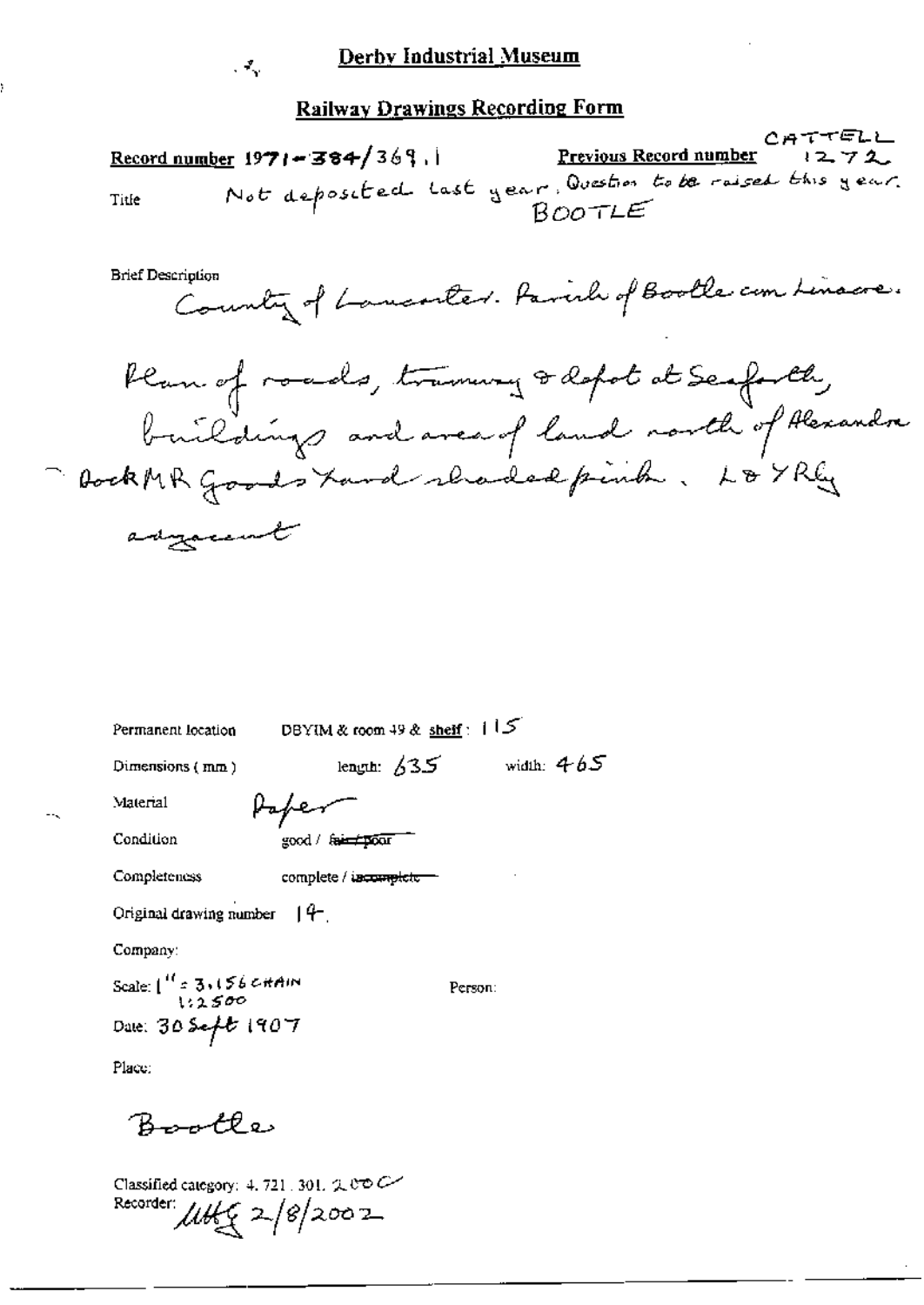**Railway Drawings Recording Form** 

| Record number 1971 - 384/369.2 | <u>Previous Record number</u> $\frac{1}{2}$ 34 |  |
|--------------------------------|------------------------------------------------|--|
|                                |                                                |  |

Title

 $\tau_{\rm e}$ 

 $\mathcal{L}_{\mathcal{A}}$  .

FOR NOTICE ONLY

CATTELL

**Brief Description** 

Same print as  $1971 - 384/369.1$ 

Permanent location

DBYIM & room 49 & shelf:  $115$ 

Dimensions (mm)

length:  $635$  width:  $480$ 

Material

Poper

Condition

Completeness

good / fair+poor

complete / incomplete

Original drawing number

Company:

Scale:  $\sqrt{\frac{l}{2}3.156cm \pi m/s}$ Date:  $80 + t 1908$ 

Person:

¥

Place:

Bootte

Classified category: 4, 721, 301, 2,000 Recorder  $ller \times 18/2002$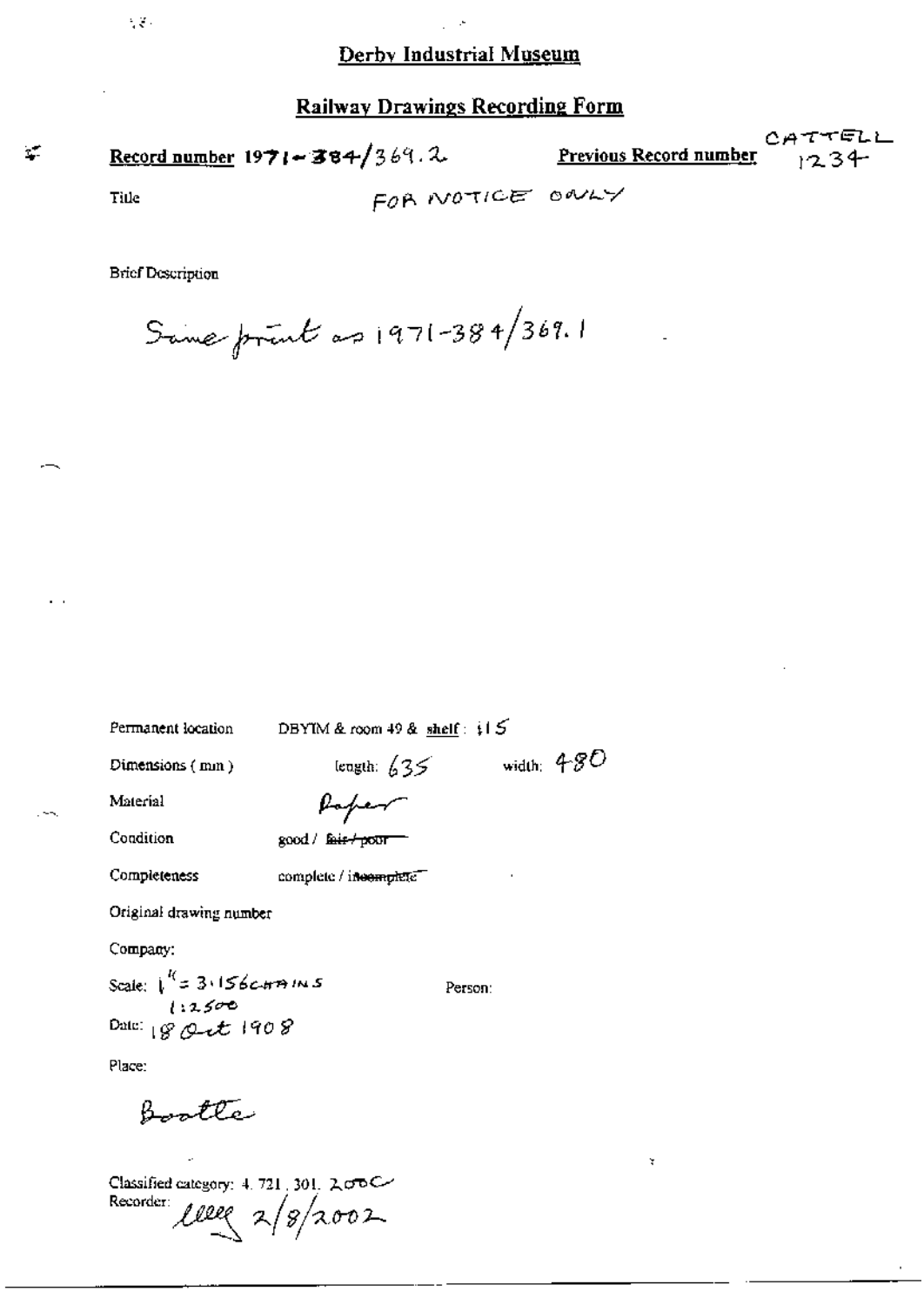CATTELL Previous Record number Record number 1971 = 384/369.3  $1238$ MIDLAND RAILWAY Title SESSION 1909 PLAN OF ADDITIONAL LANDS AT  $BOOTLE$ **Brief Description** County of have aster. County Borough of Bootter. Urban District of Scafarth Dycture plan of roads, railways, trans, buildings adgreement to MRDeport Alexandra Stanglow Dochs. Land to north renaded pinh. also shown tweepod buchand Rly and Scafarth Sands Station.

| Permanent location                  | DBYIM & room $49$ & shelf: $115$ |              |  |
|-------------------------------------|----------------------------------|--------------|--|
| Dimensions (mm)                     | length: $765$                    | width: $525$ |  |
| Material                            | Poper                            |              |  |
| Condition                           | good / Jain 7 poor               |              |  |
| Completeness                        | complete / ancomplete            |              |  |
| Original drawing number             |                                  |              |  |
| Company, MR.                        |                                  |              |  |
| Scale: $\frac{1}{1}$ = 3.15 be HAMS |                                  | Person:      |  |
| Date: $R_{L} = -1908$               |                                  |              |  |

Place:

Bookto

Classified category: 4, 721, 301,  $2\sigma\sigma C$ Recorder:  $11442$  2/8/2002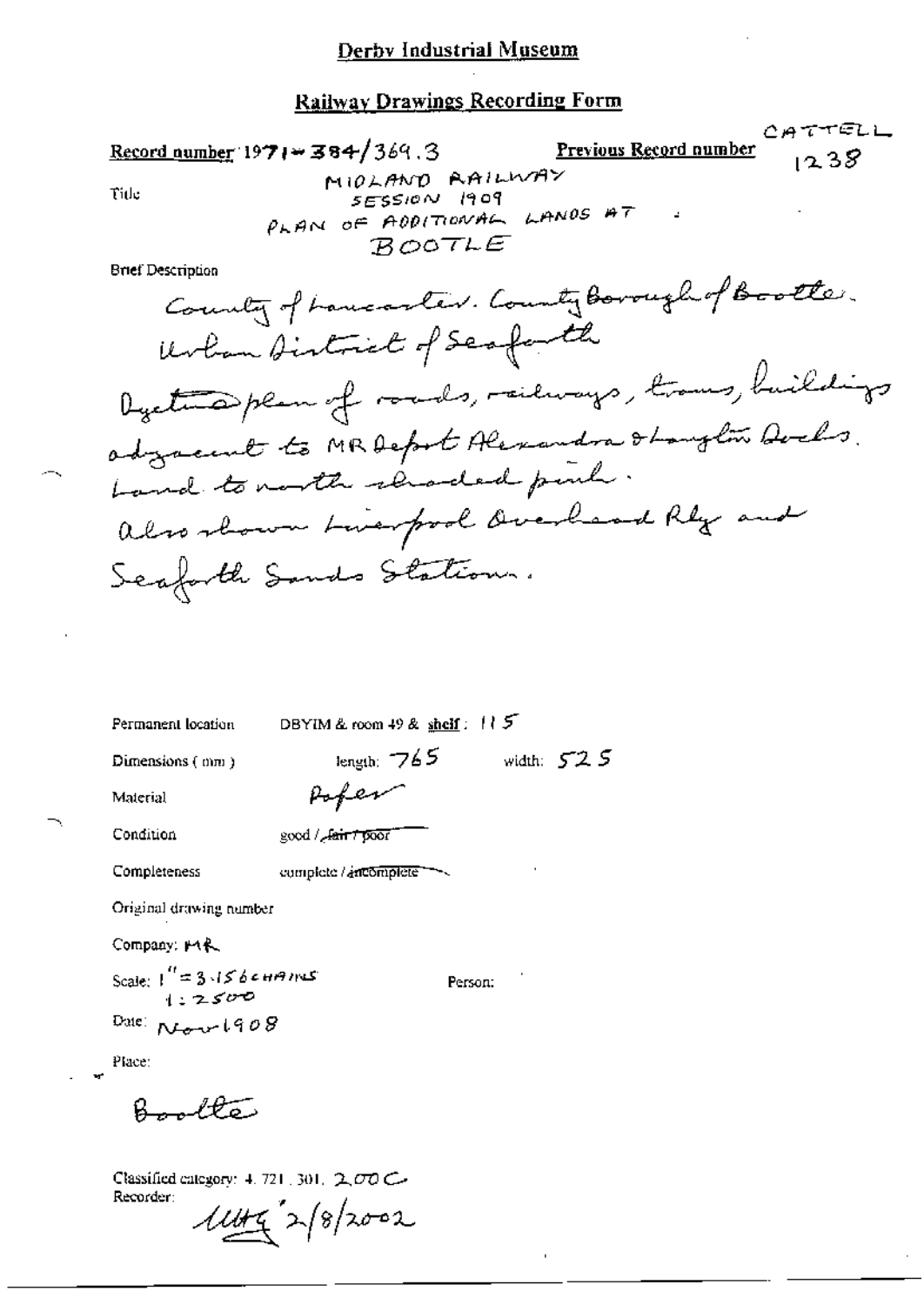Record number  $1971 - 384/369$ . 4

**Previous Record number** 

CATTELL  $1258$ 

٠,

Title

MIDLAND RAILWAY SESSION 1909 PLAN OF ADDITIONAL LANDS AT BOOTLE

**Brief Description** 

| Permanent location |  |
|--------------------|--|
|--------------------|--|

DBYIM & room 49 & shelf:  $15$ 

Tracing paper

Dimensions (mm)

length:  $815$  width:  $545$ 

Material Condition

Completeness

good / fair+poor

complete / incomplete-

Original drawing number

Company: MR

Scale:  $1^{11}$  = 3.156 CHAINS

Date:  $1908$ 

Person WBWorltington

Place:

Bootte

Classified category: 4, 721, 301,  $2 \sigma$ <sup>O</sup> Recorder:

 $482 + 16/8/2002$ 

ř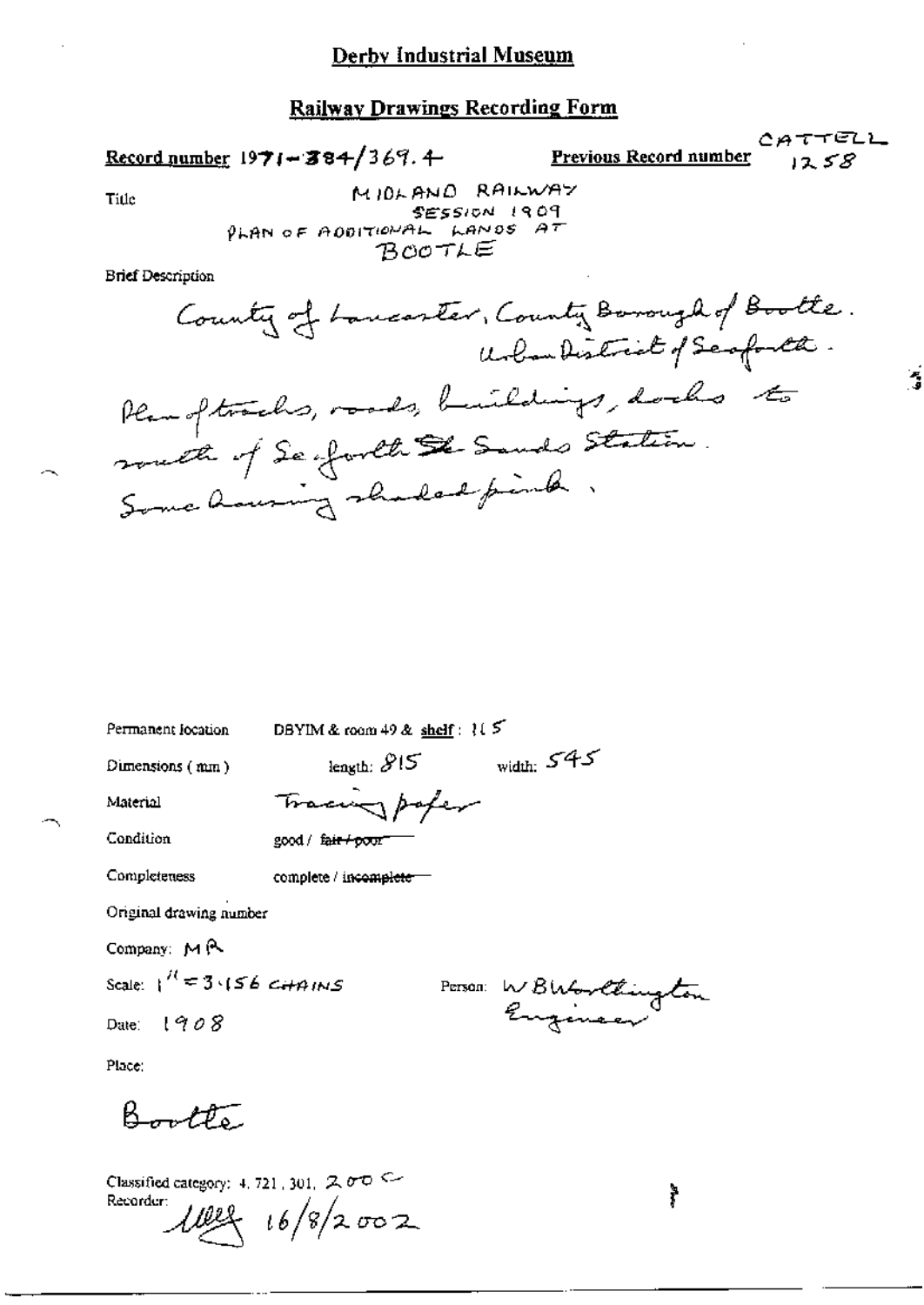Record number 1971-384/369.5

**Previous Record number** 1258

Title

Boundary

**Brief Description** 

Plan of tracks, voods, buildings as showing goods Shad of Alexandre and Langton Docks.

Permanent Iocation

DBYIM & room 49 & shelf:  $115$ 

Dimensions (mm)

length:  $4-55$  width:  $310$ 

Person:

Material

Completeness

Fracing poper

Condition

good / Lais / poor

complete / incomplete-

Original drawing number

Company:

Scale:  $1^{h}$  = 3.156 CHAINS

Date:

Place:

 $B_-, \rho \rho_{\sigma}$ 

Classified category:  $4, 721, 301, 2, 000$ Recorder Uttg 16/8/2002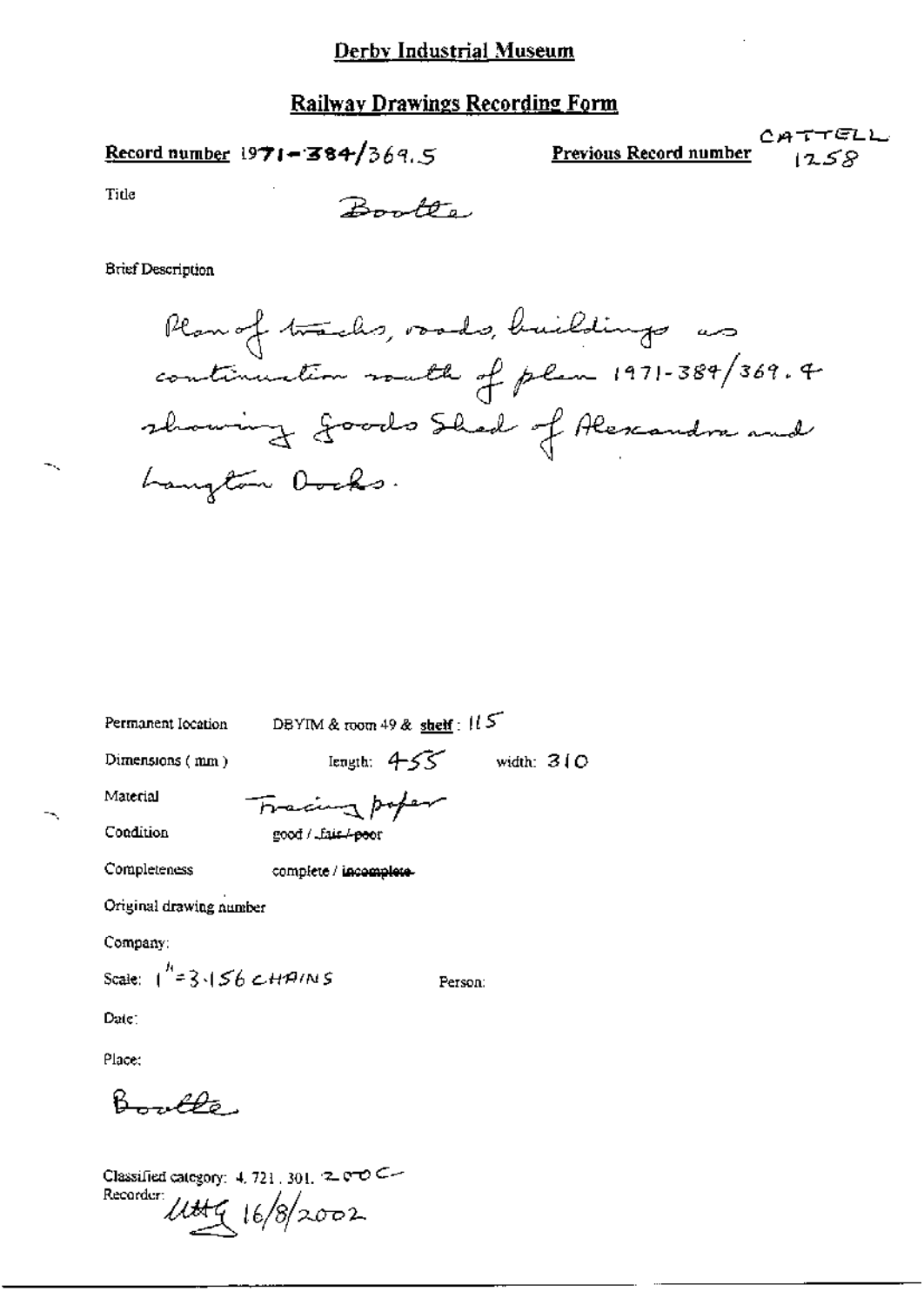# **Railway Drawings Recording Form**

Record number 1997-5/6ll.  $1 - 2$  ( $\frac{1}{1 - \omega}$  cofus) Previous Record number  $nRPI32/686$ M.R. Land at Love Lane Liverpool Title Enbankment and Filling

**Brief Description** 

| Permanent location              | DBYIM & room $49$ & shelf: $88$                                                                                                                                                                                                                                                                                                                          |
|---------------------------------|----------------------------------------------------------------------------------------------------------------------------------------------------------------------------------------------------------------------------------------------------------------------------------------------------------------------------------------------------------|
| Dimensions (mm)                 | length, $ O \mathcal{F} $ width: $6/0$                                                                                                                                                                                                                                                                                                                   |
| Material                        | Falvie                                                                                                                                                                                                                                                                                                                                                   |
| Condition                       | $good / fair \rightarrow$                                                                                                                                                                                                                                                                                                                                |
| Completeness                    | complete / incomplete-                                                                                                                                                                                                                                                                                                                                   |
| Original drawing number         | , 328                                                                                                                                                                                                                                                                                                                                                    |
| Company: MR                     |                                                                                                                                                                                                                                                                                                                                                          |
| Scale: $1^H = 41.66$ FEE T      |                                                                                                                                                                                                                                                                                                                                                          |
| Date: $\mathcal{Q}_c$ t q. 1911 | Person: Dunlop Wallis & Co, Sunayors<br>57 King Stock                                                                                                                                                                                                                                                                                                    |
| Place:                          |                                                                                                                                                                                                                                                                                                                                                          |
| Liverpool                       |                                                                                                                                                                                                                                                                                                                                                          |
| Recorder:                       | Classified category: 4, 721, 301, $\overline{6}$ + $\overline{6}$ + $\overline{6}$ + $\overline{6}$ + $\overline{6}$ + $\overline{6}$ + $\overline{6}$ + $\overline{6}$ + $\overline{6}$ + $\overline{6}$ + $\overline{6}$ + $\overline{6}$ + $\overline{6}$ + $\overline{6}$ + $\overline{6}$ + $\overline{6}$ + $\overline{6}$ +<br>$1449 (8)$ 18/1998 |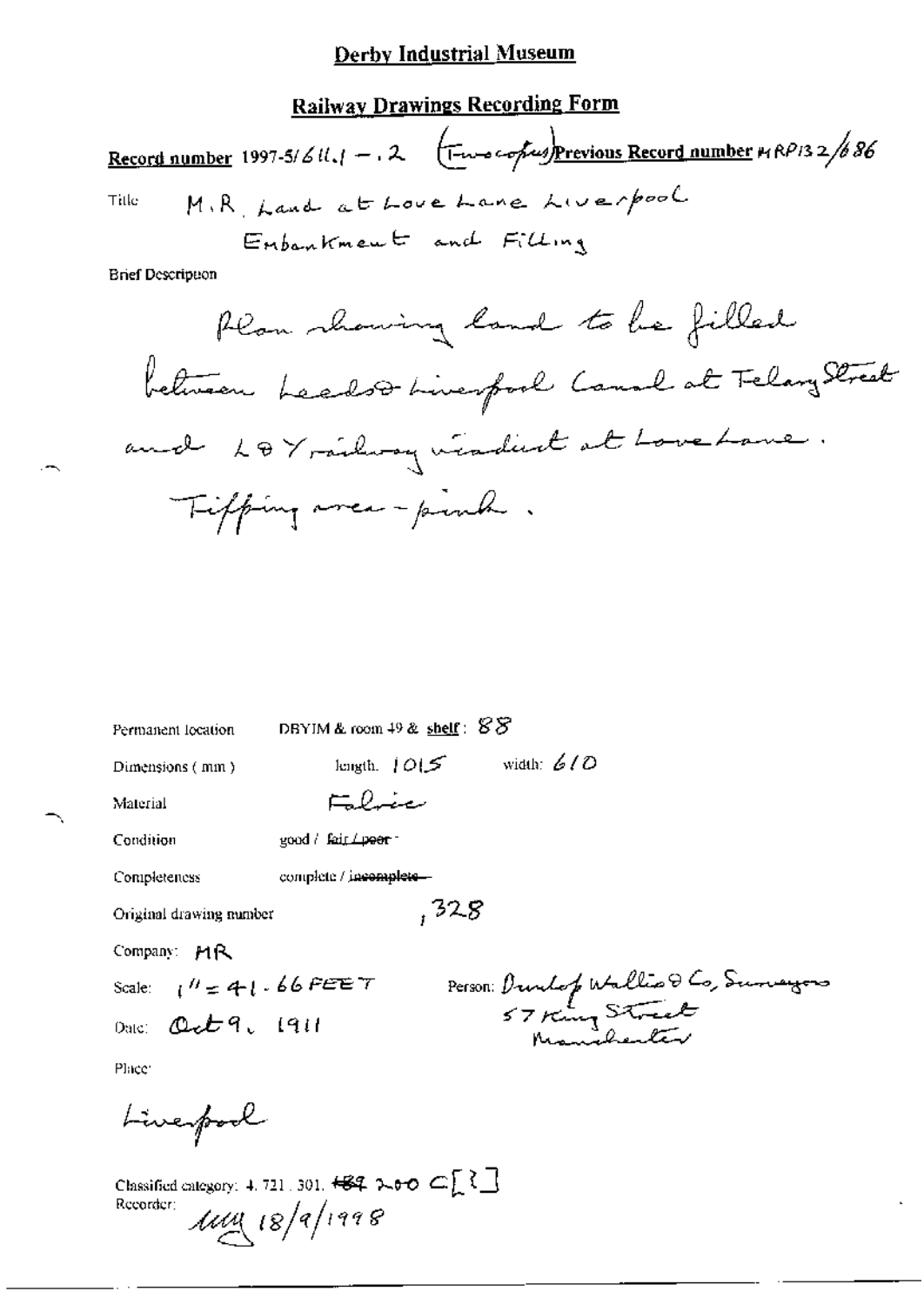## **Railway Drawings Recording Form**

Record number 1997-5/611.3 -. 4  $\sqrt{F_{\text{true}}}$  copies Previous Record number  $\theta$ 18P132/686 M.R. Land at Love Lane Live-pool Title Enbankment and Filling

**Brief Description** 

| Permanent location               | DB YEAR ALLOOND 49 & SDRUG $\setminus$ 8 $\setminus$ |                                                                       |  |
|----------------------------------|------------------------------------------------------|-----------------------------------------------------------------------|--|
| Dimensions (mm)                  | length: $60$                                         | width: $470$                                                          |  |
| Material                         | Fabric                                               |                                                                       |  |
| <b>Condition</b>                 | good / fair / poor                                   |                                                                       |  |
| Completeness                     | complete / iscomplete-                               |                                                                       |  |
| Original drawing number          |                                                      |                                                                       |  |
| Company: $\mu$ ( $\mathcal{R}$ ) |                                                      |                                                                       |  |
|                                  | Scale: HORIZ $1'' = 41.66$ FEET                      |                                                                       |  |
| Date: $Q - 214,1911$             |                                                      | Person: Dumbop Walkes & Co, Surveyors<br>57 rung Street<br>Monchenter |  |
| Place:                           |                                                      |                                                                       |  |
| Liverpool                        |                                                      |                                                                       |  |
|                                  |                                                      |                                                                       |  |

 $\sim$  48.40  $\sim$  41.40  $\sim$  62.62

Classified category: 4, 721, 301,  $\frac{129}{2}$  200 C  $\begin{bmatrix} 3 \\ 1 \end{bmatrix}$ <br>Recorder:  $\frac{11}{2}$  (8/1/1998)